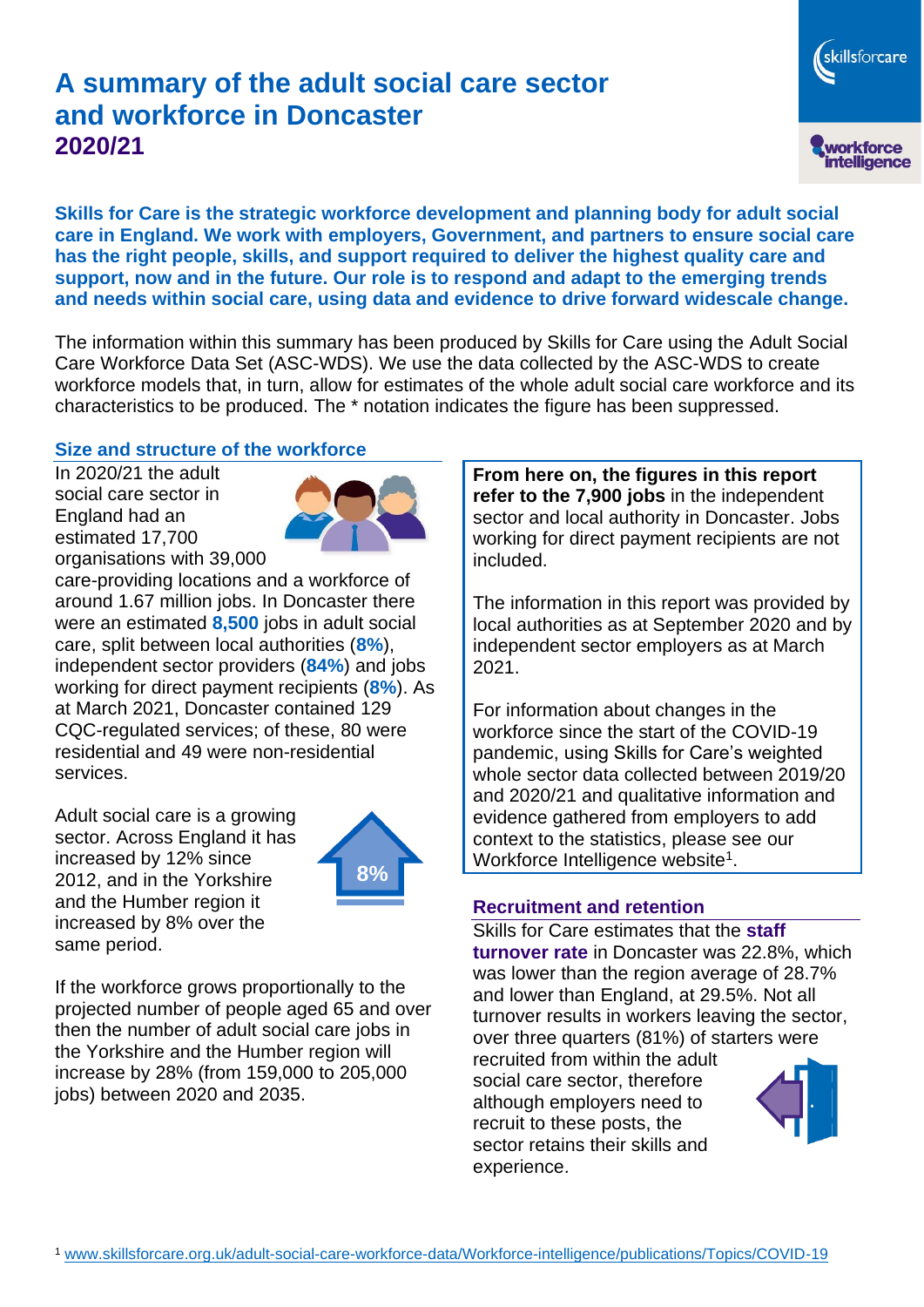Adult social care has an experienced 'core' of workers. Workers in Doncaster had on average **9.3 years of experience in the sector** and 83% of the workforce had been working in the sector for at least three years.

Using both workforce intelligence evidence and our links with employers and stakeholders across England, we know that recruitment and retention is one of the largest issues faced by employers. We have many resources and tools available to help, for example the 'Values-based recruitment and retention toolkit'<sup>2</sup> and 'Seeing potential: widen your talent pool'. <sup>3</sup> For more information please visit: [www.skillsforcare.org.uk/recruitment-retention](http://www.skillsforcare.org.uk/recruitment-retention)

#### **Employment information**

We estimate Doncaster had **7,900** adult social care jobs employed in the local authority and independent sectors. These included 500 managerial roles, 325 regulated professionals, 5,900 direct care (including 5,100 care workers), and 1,100 other-non-care proving roles.

The average number of **sickness days** taken in the last year in Doncaster was 11.8, (10.2 in Yorkshire and the Humber and 9.5 across England). With an estimated directly employed workforce of 7,400, this would mean employers in Doncaster lost approximately **87,000 days to sickness in 2020/21**. In England levels of staff sickness have nearly doubled over the course of the pandemic between 2019/20 and 2020/21, in total around 6 million extra days were lost to sickness than in the year before.

Less than a quarter (14%) of the workforce in Doncaster were on zero-hours contracts. Around two thirds (62%) of the workforce usually worked full-time hours and 38% were part-time.

#### **Chart 1. Proportion of workers on zero hours contracts by area**

England Yorkshire and the Humber **Doncaster** 



### **Workforce demographics**

The majority (86%) of the workforce in Doncaster were female, and the average age was 44 years old. Workers aged 24 and



under made up 9% of the workforce and workers aged over 55 represented 29%. Given this age profile approximately 2,300 people will be reaching retirement age in the next 10 years.

Nationality varied by region, in England 83% of the workforce identified as British, while in the Yorkshire and the Humber region this was 93%. An estimated 95% of the workforce in Doncaster identified as British, 3% identified as of an EU nationality and 2% a non-EU nationality, therefore there was a similar reliance on EU and non-EU workers.

#### **Pay**



Table 1 shows the full-time equivalent annual or hourly pay rate of selected job roles in Doncaster (area), Yorkshire and the Humber (region) and

England. All figures represent the independent sector as at March 2021, except social workers which represent the local authority sector as at September 2020. At the time of analysis, the National Living Wage was £8.72.

#### **Table 1. Average pay rate of selected job roles by area**

|                                 | <b>England</b> | Region  | Area    |
|---------------------------------|----------------|---------|---------|
| Full-time equivalent annual pay |                |         |         |
| Social Worker <sup>t</sup>      | £37,100        | £34,000 | £32,700 |
| Registered nurse                | £33,600        | £32,400 | £33,700 |
| Hourly pay                      |                |         |         |
| National Living<br>Wage         | £8.72          | £8.72   | £8.72   |
| Senior care worker              | £10.00         | £9.88   | £9.75   |
| Care worker                     | £9.29          | £9.12   | £9.10   |
| Support and<br>outreach         | £9.53          | £9.41   | £9.30   |

†Local authority social workers only.

Please note that pay varies by sector, with local authority pay generally being higher than independent sector pay.

[www.skillsforcare.org.uk/vba](http://www.skillsforcare.org.uk/vba)